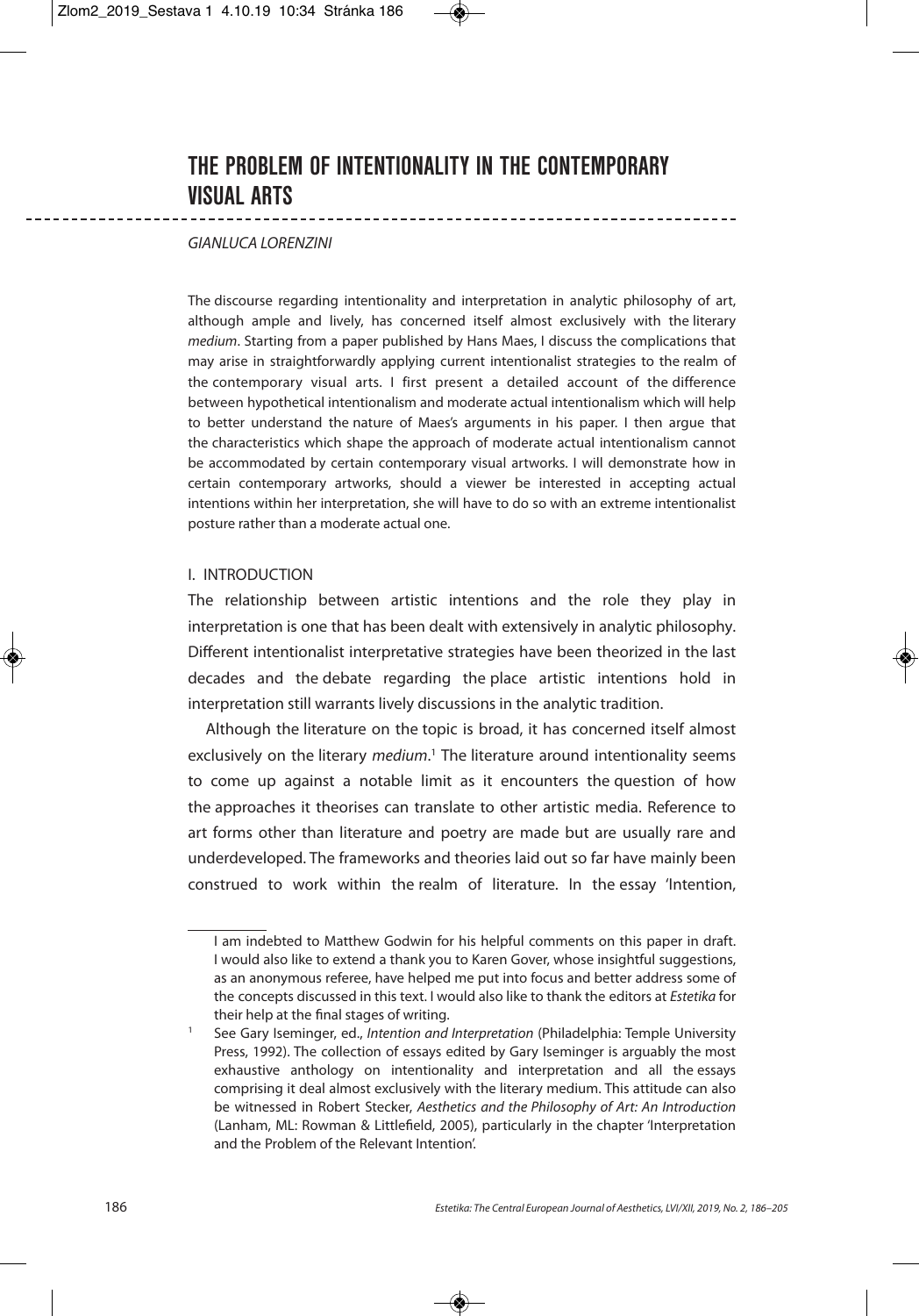Interpretation, and Contemporary Visual Art' Hans Maes presents one of the few attempts of framing the contemporary visual arts within the intentionalist debate. In his paper Maes argues (i) that the contemporary visual arts realm presents several examples where two different intentionalist interpretative strategies – hypothetical intentionalism and moderate actual intentionalism – lead to very different interpretations; (ii) that when this scenario presents itself, moderate actual intentionalism is the more convenient interpretative strategy to use.

Maes's claims are a promising start to explore the relationship between current intentionalist theories and their possible integration with the contemporary art world. Nevertheless, his conclusions underestimate the complexity of the issue they address and require further development.

First, I detail the differences between hypothetical and moderate actual intentionalism and describe how Maes uses an installation by contemporary visual artist Benedetto Pietromarchi to showcase how the latter is the more solid interpretative strategy. I then demonstrate how Maes's test case, on closer inspection, cannot be interpreted in accordance to the characteristics that underpin the functioning of moderate actual intentionalism.

I conclude by claiming (i) that Maes is actually advocating in favour of an interpretative strategy known as extreme intentionalism, rather than moderate actual intentionalism; (ii) that this misstep on Maes's part strays from the peculiar, and unique, way that certain contemporary visual artworks have of engendering their meaning.

### II. FRAMING THE DEBATE

In his paper, Maes takes into consideration the two dominant interpretative strategies within the current discourse around intentionality: moderate (sometimes referred to as modest) actual intentionalism and hypothetical intentionalism. These two approaches found two of their major champions in the figures of Noël Carroll and Jerrold Levinson respectively.

In his essay 'Intention and Interpretation: One Last Look' Levinson discusses the nature of hypothetical intentionalism (HI). The interpretative aim of this approach is to create the best possible hypothesis regarding the artist's intended meanings behind a given work of art. The hypothetical intentionalist interpreter will take into account all the information publicly available on a given artwork – socio-historical context of production, genre, the artist's previous oeuvre, and so on – synthesize all these factors together and construct a well-educated hypothesis regarding what the artist might have intended to mean in creating the artistic object.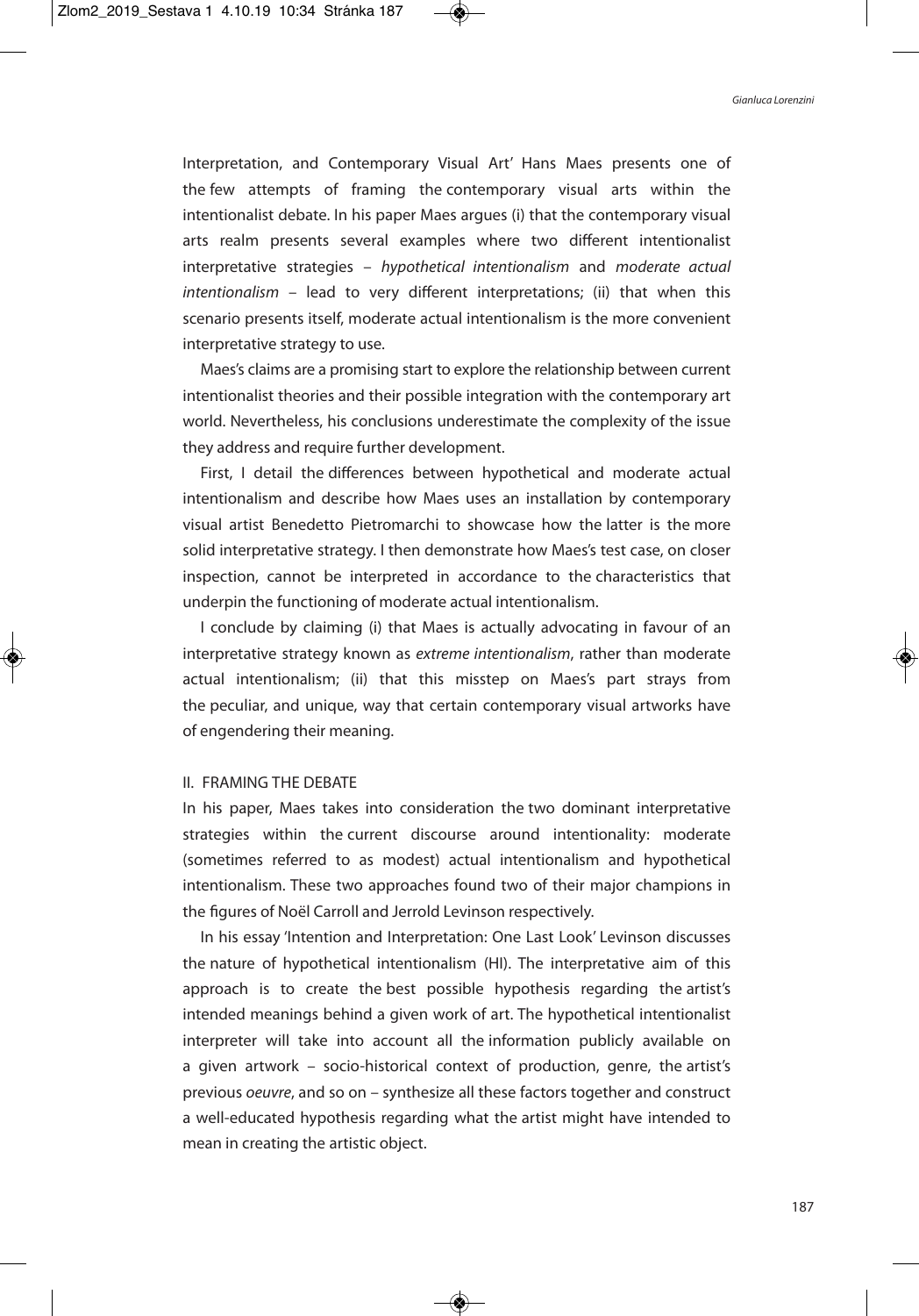Although inferences on artistic intentions will be made, the hypothetical intentionalist will refrain from taking into consideration any direct information revealed by the artists themselves with regards to their artworks. As Levinson states, the reason for this is so that 'works of literature thus retain, in the last analysis, a certain autonomy from the actual mental processes of their creators during composition<sup>'2</sup> By refraining from engaging with personal artistic statements regarding the work, said work will maintain a degree of autonomy and will be able to speak, for better or worse, on its own grounds, without the artist having to speak on its behalf. HI will always endorse the epistemically best interpretation – that is to say, the interpretation that is most likely aligned with the artistic intentions behind a work. Should an artwork be able to accommodate different interpretations all of which are equally epistemically valid, the hypothetical intentionalist will adopt the most aesthetically rich one – that is the most imaginative, creative and exhaustive interpretation.

In the paper'Intention and Interpretation: The Debate Between Hypothetical and Actual Intentionalism' Noël Carroll presents a detailed description, and endorsement, of moderate actual intentionalism – which he refers to as modest actual intentionalism (AI).<sup>3</sup> This approach, similarly to HI, claims that when interpreting a work an interpreter must look for the artistic intended meaning behind the artwork itself; but rather than construing hypothetical intentions, the AI supporter will look for actual intentions. Methodologically speaking, AI and HI are very similar. Biographies, socio-historical contexts, and all publicly available information on the artist are the inductive grounds that are utilized to infer the possible intended meanings of an artwork. Where AI separates itself as an approach from HI is with reference to how it handles authorial pronouncements made by artists about their works. As Carroll holds,

the hypothetical intentionalist permits the interpreter to use all the sorts of information publicly available to the intended, appropriate reader of a text, while debarring information not publicly available to said reader, such as interviews with the artist as well as his or her private papers. Since modest actual intentionalism is open to the circumspective use of such information, this is where hypothetical intentionalism and modest actual intentionalism part company most dramatically. 4

 $\overline{a}$  Jerrold Levinson, 'Intention and Interpretation: One Last Look', in Intention and Interpretation, ed. Gary Iseminger (Philadelphia: Temple University Press, 1992), 237.

Different 'moderate' accounts of actual intentionalist positions have been theorized; for the purpose of this first part of the paper I will mainly focus on the one given by Carroll as it is the most referenced in the paper by Hans Maes that I will later analyse. For more information on the different moderate actual accounts see Paisley Livingston, Art and Intention: A Philosophical Study (Oxford: Clarendon Press, 2005).

Noël Carroll, 'Interpretation and Intention: The Debate between Hypothetical and Actual Intentionalism', in Beyond Aesthetics: Philosophical Essays, ed. Noël Carroll (New York: Cambridge University Press, 2001), 200.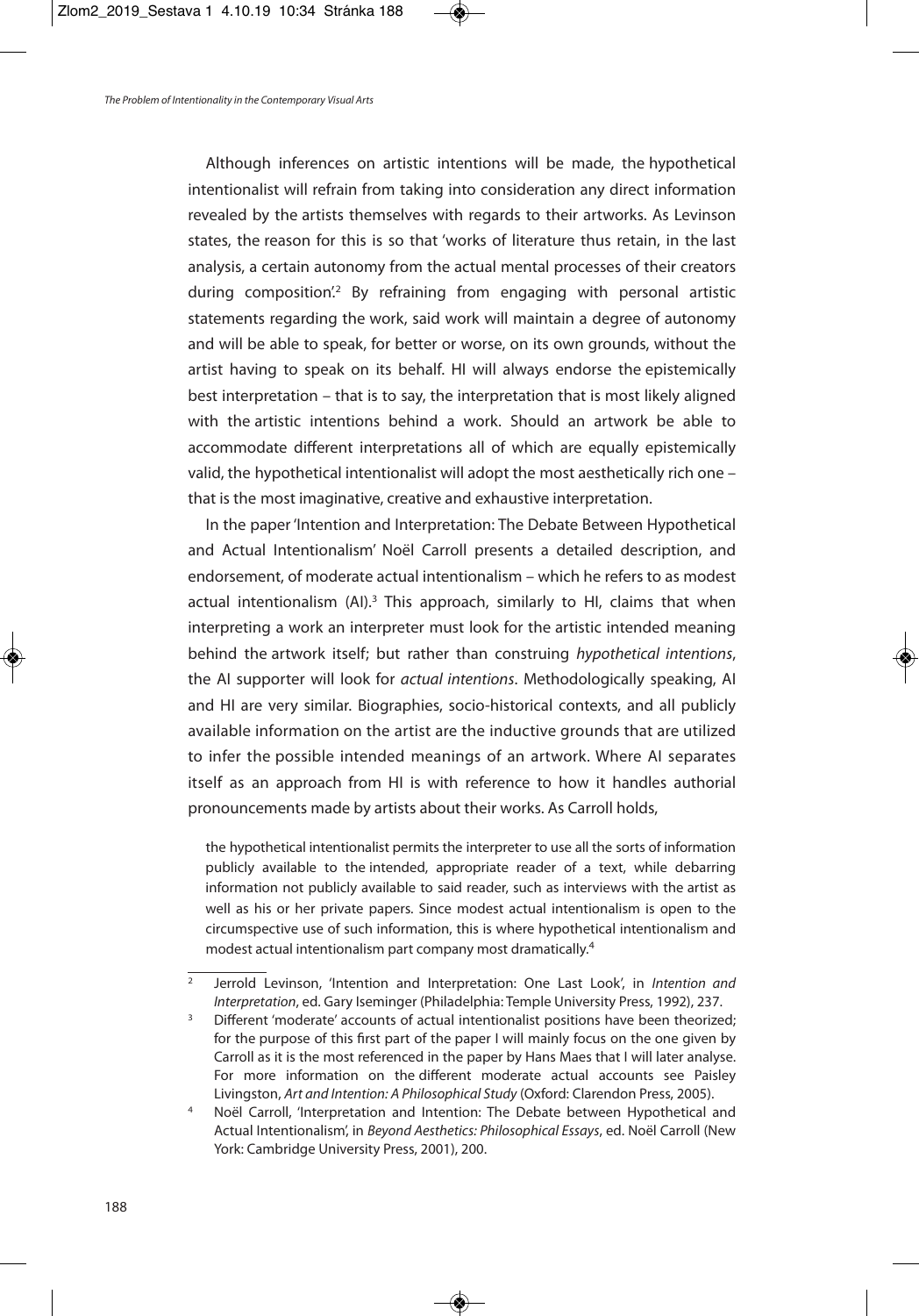While hypothetical intentionalists will stop short on artistic pronouncements with the aim of ensuring, from their perspective, a degree of autonomy to the work of art and the pursuit of hypothetical intentions; moderate actual intentionalists, in contrast, do allow for artistic pronouncements to be integrated into their interpretations as it aligns with their endeavour of recovering actual intentions. If any account is found which clarifies actual intentions regarding an artwork, the AI supporter will use it.

AI and HI have mainly been theorized with the literary form in mind: both Carroll's and Levinson's papers mainly reference literary texts as their field of demonstration. Carroll does suggest that the interpretative strategy he endorses could be generally applied to any art form – in his essay he brings as evidence to his position both the painter Frida Kahlo and the Rob Reiner movie Stand by Me – but both of these examples are briefly mentioned and consequentially participate feebly to his line of argument.

One instance in which a different artistic medium – contemporary visual art – becomes the focus of the debate between these two interpretative strategies can be found in Maes's paper 'Intention, Interpretation, and Contemporary Visual Art'.

In the first part of his paper Maes gives an account of the differences between HI and AI; he then proceeds to show how the current literature regarding the two approaches has had a hard time finding practical examples where the two strategies produce different interpretative results. The second part of the article concerns itself with two issues: showing that examples where HI and AI produce different interpretations can be plentiful if one turns to the realm of contemporary visual art; and proving that should this situation present itself, AI is to be adopted as the favoured interpretative strategy.

Maes states at the beginning of his paper: 'Proponents of HI and AI will indeed usually reach the same conclusion regarding the meaning of a particular work of art.<sup>'5</sup> This state of affairs, he claims, changes drastically if one were to start looking into the realm of the contemporary visual arts, which as Maes correctly points out is 'a domain of art that has been curiously neglected in the debate'.<sup>6</sup> As test cases where the two interpretative strategies do not align in their final interpretations, Maes presents a painting by Ghada Amer and an installation by sculptor Benedetto Pietromarchi. While the Amer painting serves well the point Maes is making, Pietromarchi's work presents some complications which are worth exploring.

Hans Maes, 'Intention, Interpretation, and Contemporary Visual Art', British Journal of Aesthetics 50 (2010): 122.

Ibid., 130.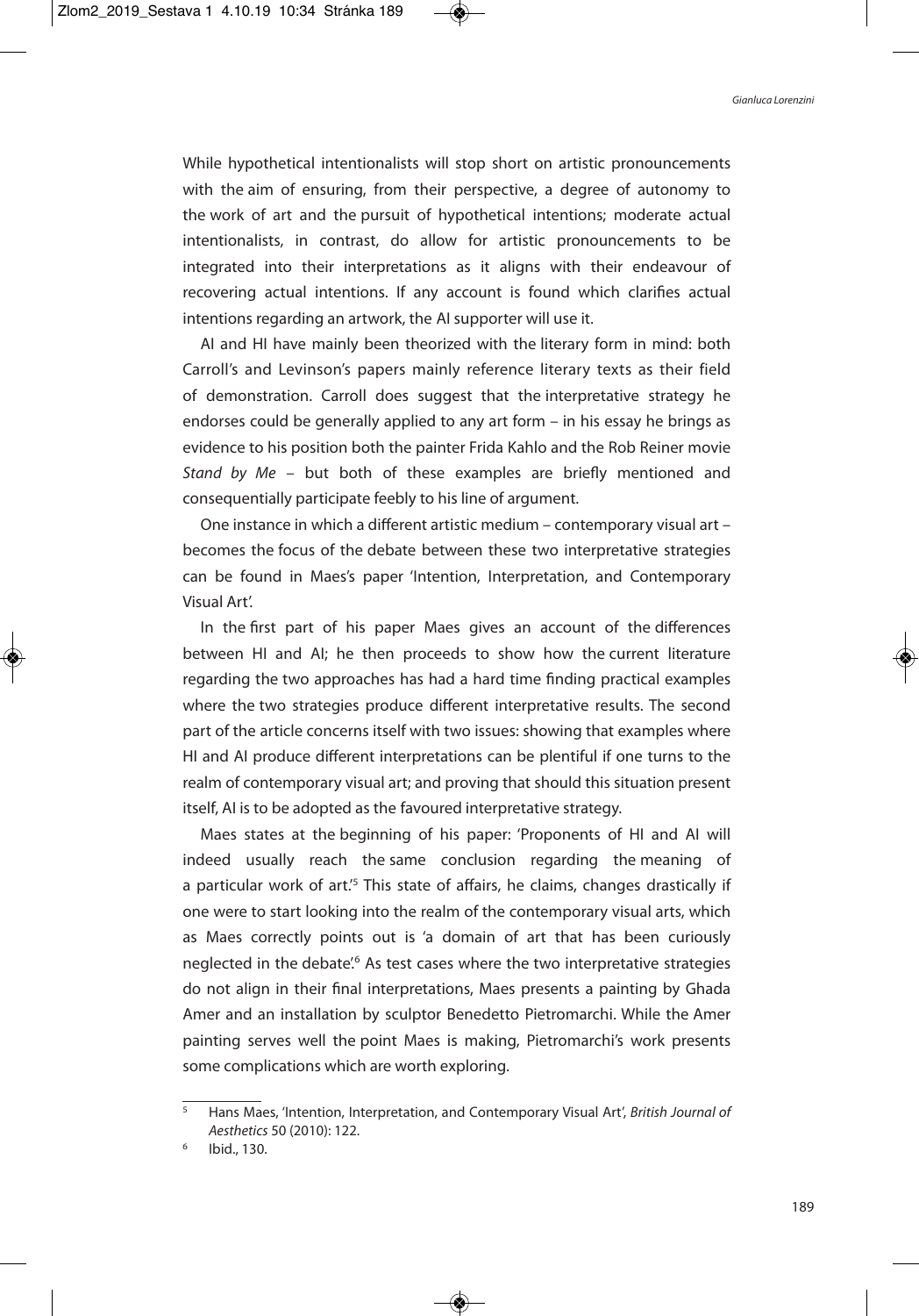The untitled installation by Pietromarchi was composed as part of an exhibition entitled Reconstruction #1, held in Sudeley Castle in 2006. The untitled piece was comprised of two oversized light bulbs, placed on two pedestals, glowing in the dungeons of the castle. Maes gives an account of the work's actual intended meaning as described by Pietromarchi himself in an interview with the Reconstruction #1 exhibition curator and art critic Brooke McGowan:

'Some light bulbs can last up to eighty years,' the artist explains. […] However, Pietromarchi's creations will last over a century, because of both the exceptional thickness of the filament and the low wattage used… 'It is about childhood' he states, pronouncing that the tracing and curling lines of the glowing filaments evoke for the artist'a memory that stays with you longer!7

To counter this explanation, Maes presents three interpretations which could be considered valid HI readings of the installation. These three interpretations all draw from different inductive grounds which hypothetical intentionalists would usually use to construe an analysis (history of the medium used, information on the previous body of work by the artist, historical context of creation, and so on).

The three different HI interpretations made by Maes himself offer three different readings of Pietromarchi's work, which could be broadly summed as: (i) the untitled piece is an installation about the modern myth of technology; (ii) the untitled piece is a representation of a harmonious union which is destined to end; (iii) the untitled piece is a reflection on the dynamic relationship between the Dark Ages and Enlightenment, hence a commentary on Kant's essay 'What Is Enlightenment?', which was an inspiration to Pietromarchi himself.

On Maes's account, HI proponents would have to endorse interpretation (iii) as it is epistemically valid and aesthetically the richest: taking into account the broadest range of information the artwork presents, from physical traits to interests concerning its creator, and uniting this information with a creative reading of the work's physical properties.

Interpretation (iii), Maes continues, is very far off from the pronouncements made by Pietromarchi himself on the nature of his untitled piece. This example shows HI and AI producing very different results, allowing Maes to prove his first point. He then claims that to favour interpretation (iii) to the one made available by Pietromarchi would appear to be 'a very counterintuitive stance that few interpreters would support<sup>'8</sup>

Ibid., 131.

Ibid., 136.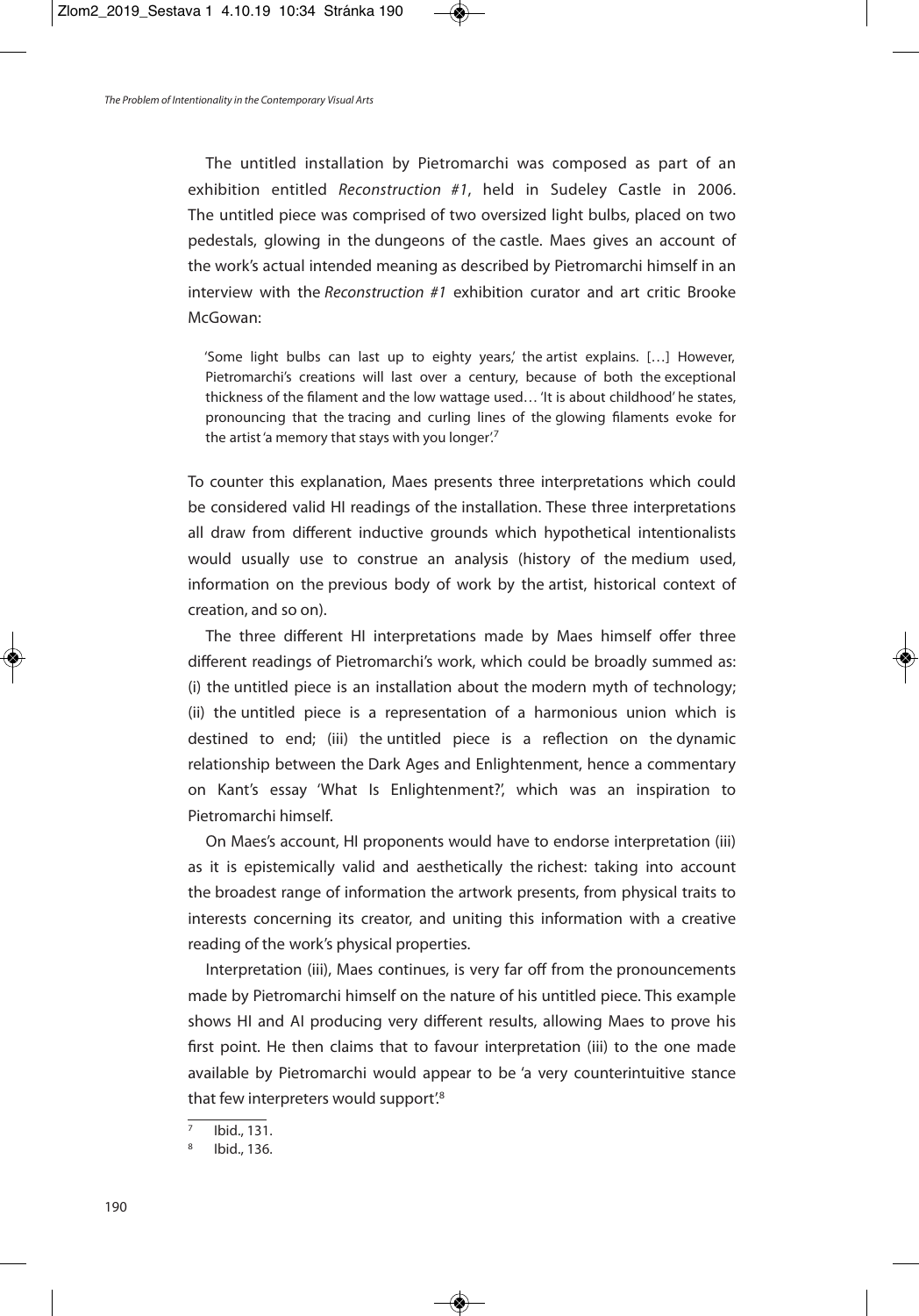Maes concludes his essay by stating that in the contemporary visual arts world it is very common to find works where AI and HI would produce very different results. He also adds that without any guidance provided by the artist, many works of contemporary visual art would strike viewers as being quite mysterious, concluding that in such cases resorting to AI would be the most advisable and intuitive solution.

### III. AI OR EI?

While detailing all the differences between HI and AI, the points Maes makes are all correct. When a work can accommodate different interpretations but there is an artistic pronouncement regarding the intended meaning behind it made by the artist, the moderate actual intentionalist will consider the artist's voice the authoritative one. From this standpoint, his test case appears to be partially proving his point.

There is one principle, though, within the AI methodology, that Maes is very quick to settle: the notion of failed artistic intentions. As Maes quotes: 'When the author appears to have some meaning in mind that is incompatible with or unsupportable by what is written, both HI and AI will conclude that the author has failed to realize her intention.<sup>'</sup> This concept is revealed to be a vital aspect for AI and should be better analysed in order to understand how AI behaves when confronted with artworks pertaining to the visual arts.

If we go back to Carroll's essay, we are told:

The modest actual intentionalist argues that the correct interpretation of a text is the meaning of the text that is compatible with the author's actual intention. […] The intentions of authors that the modest actual intentionalist takes seriously are only those intentions of the author that the linguistic/literary unit can support (given the conventions of language and literature).<sup>10</sup>

In Carroll's eyes, supporters of AI will take into consideration only pronouncements on intentions which align themselves with the formal embodiments of the artwork – in this case, because he is specifically talking about literature, his reference is to the 'linguistic/literary unit'. He later returns to this concept with a rather simplistic but effective example: 'Where the author wrote "green", but intended "black", the modest actual intentionalist will not say the text means black.<sup>'11</sup> Where text and intent appear to be incompatible, conventions of language have the ultimate judgement with regards to meaning.

Ibid., 123.

<sup>&</sup>lt;sup>10</sup> Carroll, 'Interpretation and Intention', 198.

<sup>11</sup> Ibid., 206.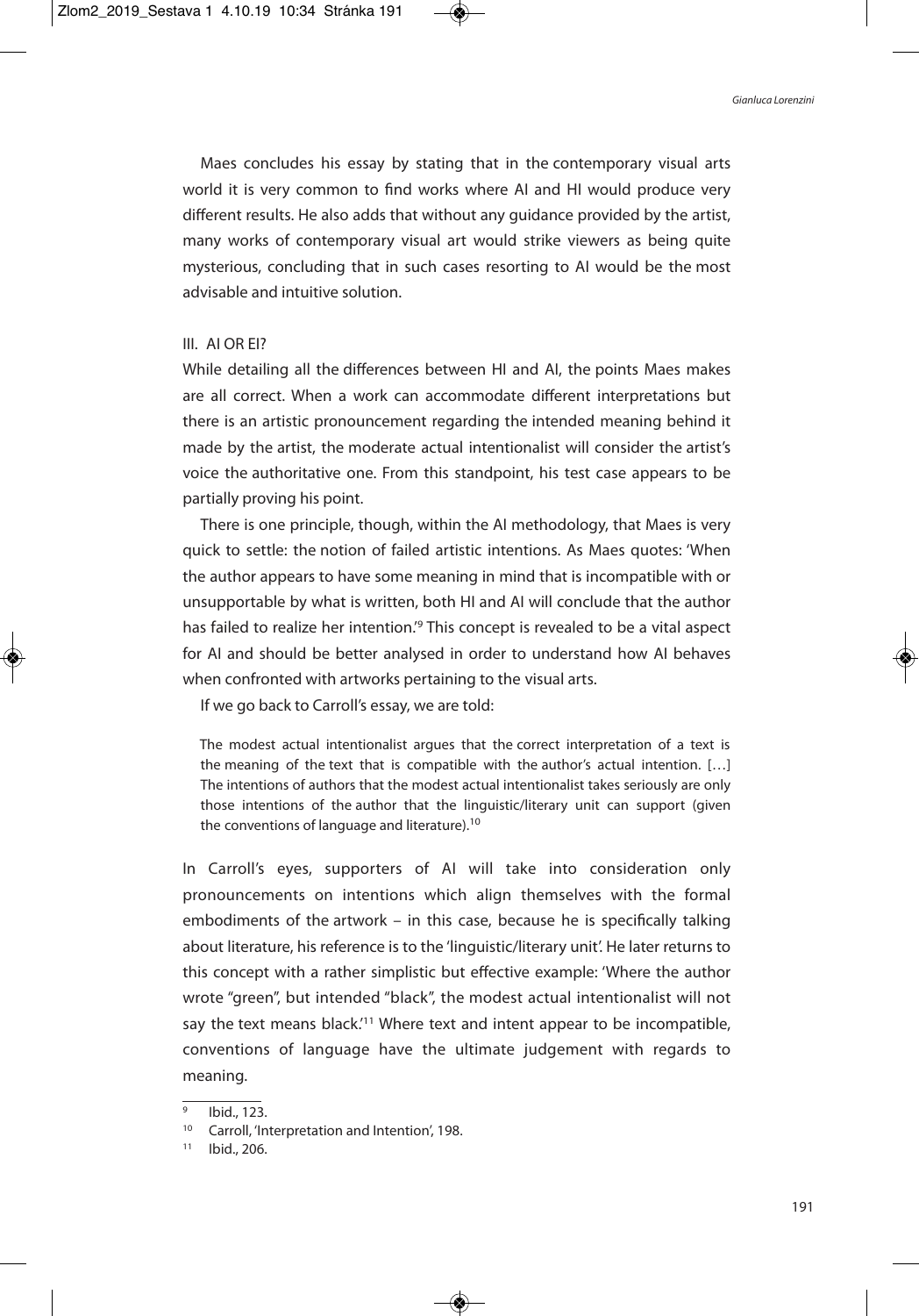In this way, Carroll attempts to safeguard against allowing the stated declarations of artists to exert full sovereign authority regarding the meaning of an artworks. 'Declaration of intent' is not enough: intended meanings must comply with the artwork's formal traits. A poet cannot claim that her poem is about a given theme simply because she chooses to baptise it with that given theme. The poem itself, in its linguistic units, needs to back up the intended meaning the poet wants it to convey.

In the methodology of AI, we find what could be called a safeguard mechanism. Authors/artists have a right to make pronouncements regarding the meanings of their artworks and in many cases these pronouncements are welcomed and useful. At the same time, AI looks to shield itself from devolving into an interpretative strategy which passively agrees with what artists claim about their work. AI demands the work to stand also on its own feet, so to speak, and argue 'itself' in favour of its intended meaning: only if the work in itself 'agrees' with the pronounced intended meaning is the artistic pronouncement taken seriously into account.

This safeguard mechanism is employed to separate AI from another more extreme interpretative strategy, which Carroll refers to as the extreme form of actual intentionalism and which is named absolute or extreme intentionalism (EI). This approach, which finds its roots in E. D. Hirsch's theory of interpretation developed in his work Validity in Interpretation,<sup>12</sup> is generally accepted as a theory which 'holds that a work's meaning and actual author's intentions with regards to the work's meaning are logically equivalent'.<sup>13</sup>

EI is an interpretative approach which is looked at with much suspicion and that has gathered a very sparse number of supporters. One of the rare endorsements of the theory can be found in Kathleen Stock's recent book Only Imagine: Fiction, Interpretation, and Imagination. In her introduction she addresses the general attitude that specifically analytic philosophers have towards EI: 'In the work of these philosophers and others, a core set of objections to extreme intentionalism tends to get rehearsed, presented as if they ruled it out as a non-starter, obviously and definitively.<sup>14</sup> Proof of this distrust in EI can be found also in Carroll's essay:

This variant of actual intentionalism is clearly unacceptable, since it leads to what has been called 'Humpty-Dumpty-ism': the idea that an author could make a work mean

 $\frac{12}{12}$  See E. D. Hirsch, Validity in Interpretation (New Haven, CT: Yale University Press, 1967).

<sup>&</sup>lt;sup>13</sup> Livingston, Art and Intention, 139.

<sup>&</sup>lt;sup>14</sup> Kathleen Stock, Only Imagine: Fiction, Interpretation, and Imagination (Oxford: Oxford University Press, 2017), 2.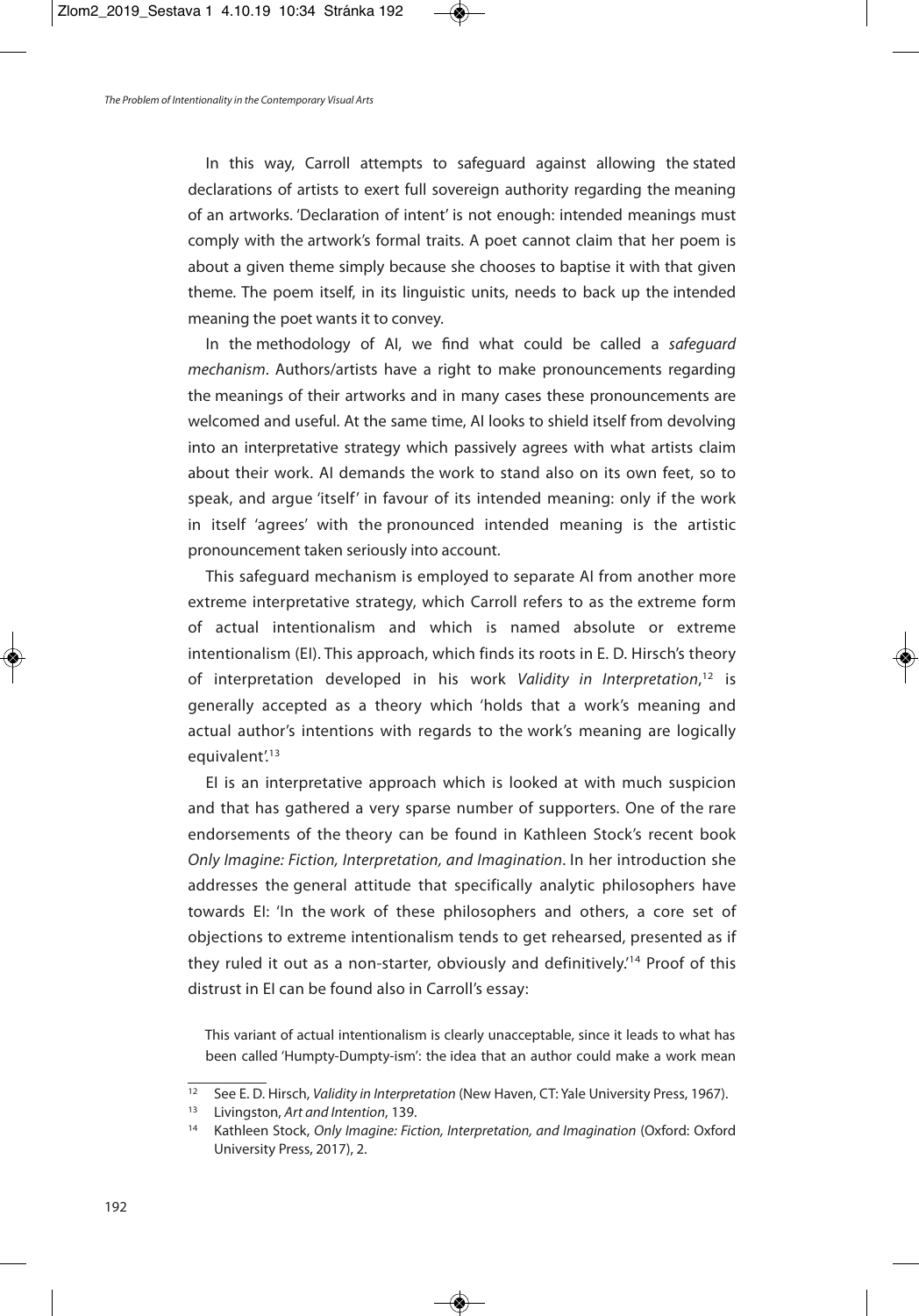anything simply because he wills it so – as Humpty Dumpty tries to do when he says to Alice that 'glory' means 'there's a knockdown argument'.<sup>15</sup>

AI separates itself from EI, not by undercutting artistic pronouncements, but by turning to the work of art to *ascertain* said artistic pronouncements. The main preoccupation AI has when accepting artistic pronouncements is to make sure that they do not create a situation of Humpty-Dumpty-ism. The artist cannot simply, much like Humpty-Dumpty, reassign the meaning of linguistic/literary units: a poet cannot write a poem and arbitrarily endow meaning to words or verses, so that they can harmonize with the overarching semantic intent of the poem. The work must stand on its own. The AI interpreter grants herself the possibility of evaluating whether actual intentions are realized in the text or not.

The concern with the phenomenon of Humpty-Dumpty-ism is frequently addressed by other proponents or sympathisers of AI. In his essay 'Actual Intentionalism vs. Hypothetical Intentionalism', Gary Iseminger defends the position of actual intentionalism as opposed to hypothetical intentionalism. While the prefix 'moderate' or 'modest' is not utilized to describe the approach he is subscribing to, we quickly gather that his take on actual intentionalism shares much in common with the moderate branch rather than the extreme branch. Iseminger responds to what he names the 'Humpty Dumpty Objection', which might challenge the strategy he is endorsing. In his words: 'Actual intentionalism, as I have construed it, does not, I think, obliterate the distinction between what was said and what someone was trying to say. The meaning of the work […] is the meaning compatible with the text that the author intended.' <sup>16</sup> On a similar note, Paisley Livingston, in advocating for an approach that he refers to as'partial intentionalism' – always ascribable to the AI family – introduces the concept of 'meshing'. In his account, in order to integrate authorial intentions within an interpretation of a text, artefact, or performance, said intentions must 'mesh' with the conventions of the artistic language of the medium being utilized, so that 'the minimal (and I should think default) standard of success being simply that the intentions are compatible and "mesh" with the linguistic and conventional meanings of the text or artefact taken in its target or intended context'.<sup>17</sup> As Maes claims, Livingston does not offer a very precise definition of the concept of 'meshing' and how it works;<sup>18</sup> nevertheless

<sup>&</sup>lt;sup>15</sup> Carroll, 'Interpretation and Intention', 198.

<sup>&</sup>lt;sup>16</sup> Gary Iseminger, 'Actual Intentionalism vs. Hypothetical Intentionalism', Journal of Aesthetics and Art Criticism 54 (1996): 321, emphasis in the original.

<sup>&</sup>lt;sup>17</sup> Livingston, Art and Intention, 155.

<sup>&</sup>lt;sup>18</sup> See Hans Maes, 'Challenging Partial Intentionalism', Journal of Visual Arts Practice 7 (2008): 85–94.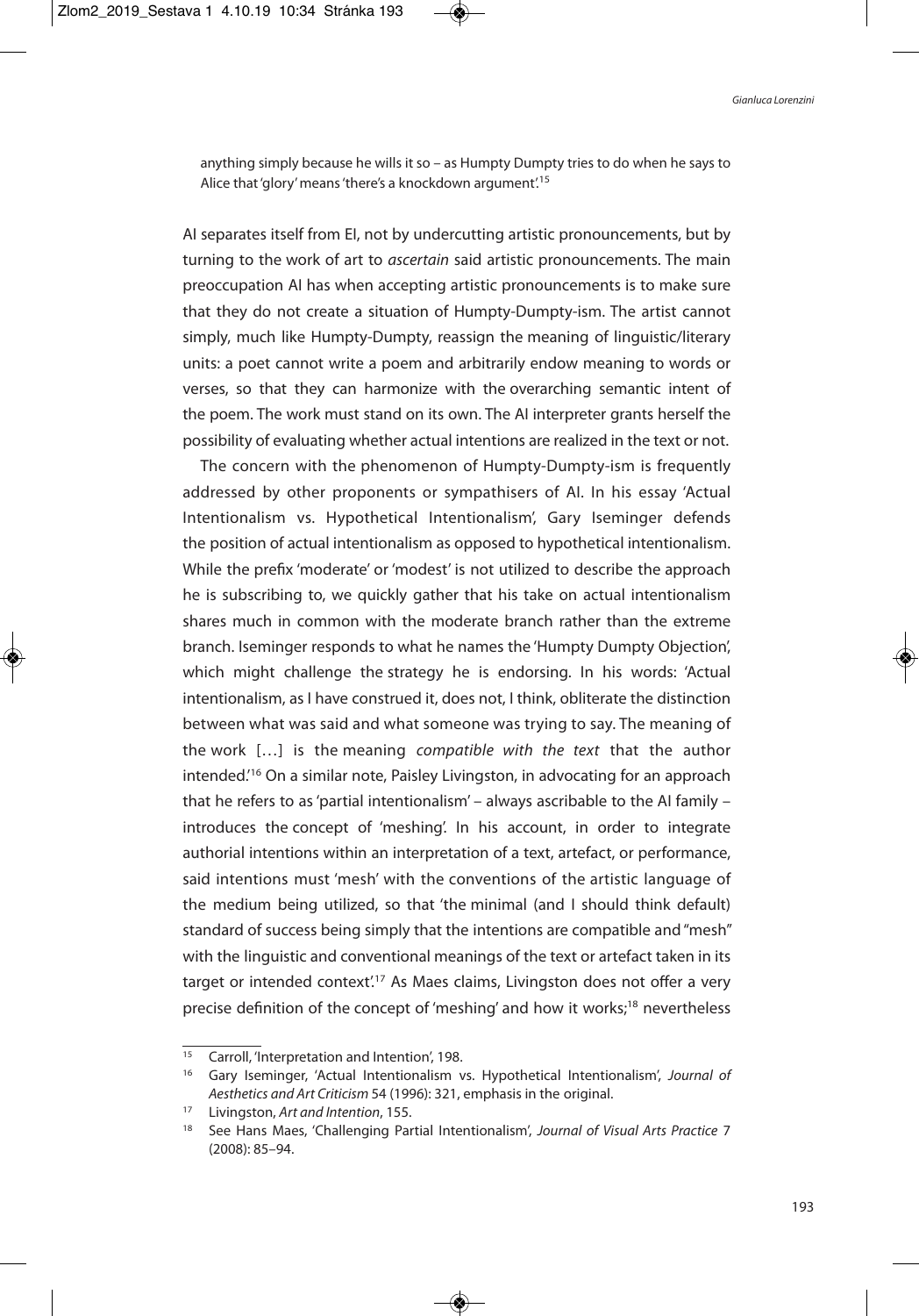the role that 'meshing' plays in his interpretative theory is easier to intuit. Much like Carroll and Iseminger, Livingston is presenting a means through which the interpreter can evaluate whether artistic intentions are realised within a given work of art. 'Meshing' is a means of establishing whether actual intentions are consistent or not with the communicative units that comprise the artwork.

Carroll, Iseminger, and Livingston all advocate in favour of slightly different methodologies, but all these methodologies are variants of AI. One trait that unifies them, and which is vital to all AI strategies, is that each are concerned with ensuring the artwork be compatible with the artistic pronouncement on intent made on it.

These methodologies slightly vary with regards to how lenient they are in accepting artistic pronouncements as realized or not. The 'compatibility view' employed by Iseminger makes it easier for artistic pronouncement to be considered as successfully realized if compared to Livingston's 'meshing' requirements. For reasons of space limitation, I cannot go into detail regarding these differences, but the main point to secure for the purpose of this paper is the idea that safeguard mechanisms against Humpty-Dumpty-ism are an everpresent concern of any moderate actual intentionalist account.<sup>19</sup>

The work of ascertainment attributed to these safeguard mechanisms can be carried out in the literary medium, but proves to be a rather tricky endeavour if one translates this practice to contemporary works of visual art. Karen E. Gover in her response paper 'What Is Humpty-Dumptyism in Contemporary Visual Arts? A Reply to Hans Maes' highlights the complications that emerge around this issue and puts forth two interconnected problems. The first concern revolves around whether it is possible to evaluate if an artist fails to achieve her intentions. Here is Gover talking about Pietromarchi's installation and its meaning as presented by the artist himself: 'How do we distinguish this sculpture from a failed attempt at artistic expression? If we are to accept that Pietromarchi's sculpture means what he says it does, then it seems that the possibility of a failed artistic intention is ruled out.'<sup>20</sup>

The second concern, a by-product of the first one, has to do with how the medium of literature and the medium of the visual arts work differently: 'Whereas literary works, in so far as they are linguistic utterances, to some extent (and quite literally) speak for themselves, […] there is no presumption that the object [a visual art object] can mean something on its own, as

<sup>&</sup>lt;sup>19</sup> For a more in-depth analysis on this aspect of AI see ibid.

<sup>&</sup>lt;sup>20</sup> Karen E. Gover, 'What Is Humpty-Dumptyism in Contemporary Visual Art? A Reply to Maes', British Journal of Aesthetics 52 (2012): 174.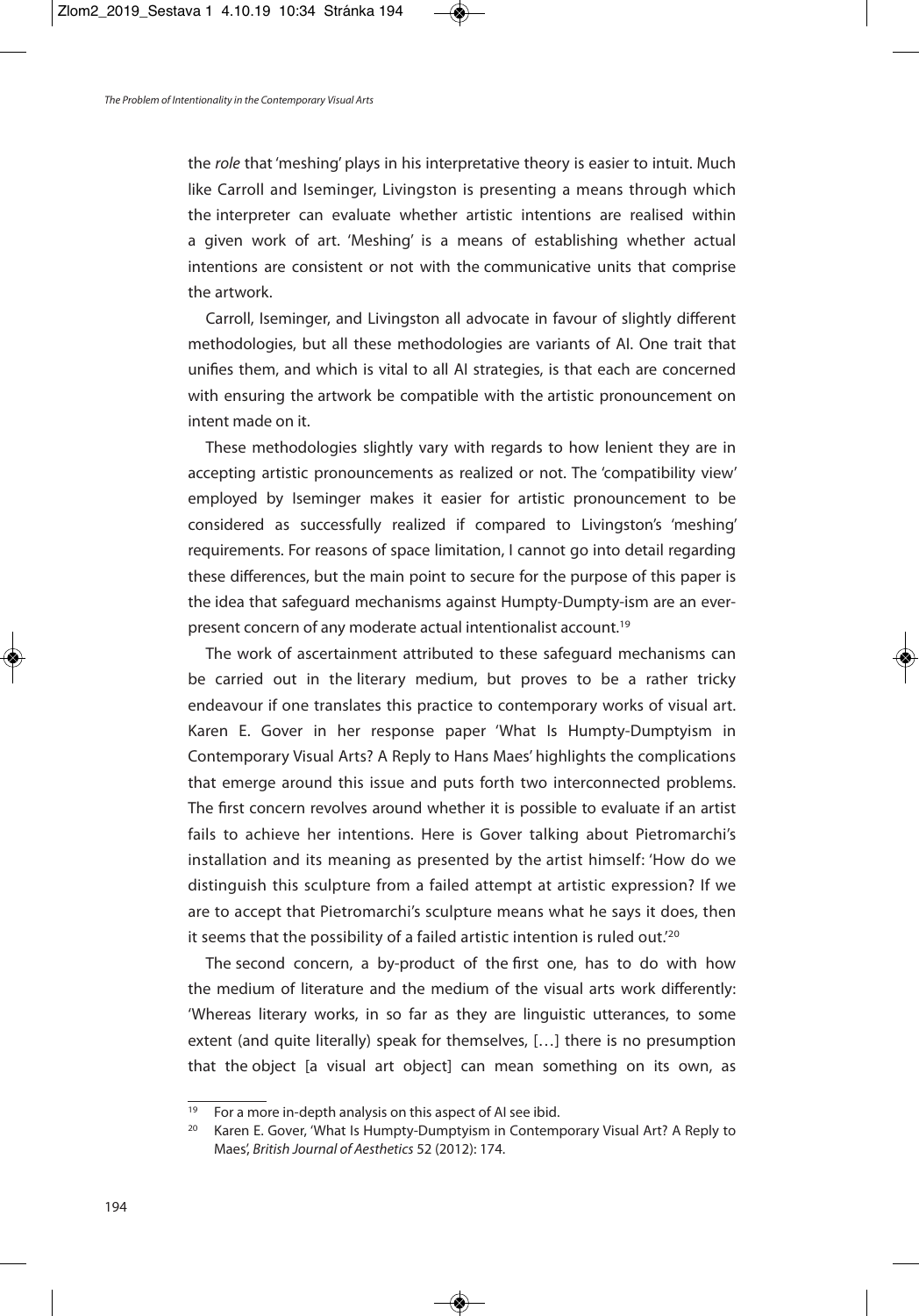a linguistic utterance would.<sup>21</sup> In short, Gover points out that linguistic utterances – what Carroll refers to as linguistic/literary units – have a strong tethering connection with the concept they refer to. Because of this, evaluating whether the intended meaning of a literary work is achieved or not is a possible, albeit difficult endeavour. In contrast, Gover concludes that artworks such as Pietromarchi's installation are 'not utterances in any conventional sense, and therefore belong to a different artistic category<sup>',22</sup> an 'artistic category' which cannot be utilized to settle the argument between AI and HI which has developed around the concept of utterance.

Gover's conclusions concentrate on the supposed incompatibility between the intentionalist approaches canvassed so far and the contemporary visual art realm. But, as she points out, 'it remains unclear to what extent we can transfer the interpretative norms and practices of readymade artworks back to a debate that chiefly concerns textual interpretation<sup>'23</sup> In order to start understanding how readymade objects, and more generally contemporary visual artworks, can enter the debate on intentionality it is important to begin by asking the correct questions.

With regards to the relationship between moderate actual intentionalism and the visual arts, the pivotal concern that needs to be addressed is whether what was referred to as the process of ascertainment can be applied to the visual arts or not. Does the vocabulary that comprises the visual arts allow us to evaluate whether intended meanings are achieved or not?

The next section will be concerned with why such a process of ascertainment in the visual arts might be problematic.

## IV. ASCERTAINMENT IN THE CONTEMPORARY VISUAL ARTS

Maes does not see any problem in associating Pietromarchi's installation with the idea of childhood and memories, claiming that 'if someone were to ask me what Pietromarchi's installation is about, now that I know his underlying intention, I would say that it is about memories and childhood. This seems the only reasonable answer.<sup>'24</sup> Similarly, the art critic Brooke McGowan also endorses the statement by the artist, reporting his interview in the catalogue and expanding on it. There is simply nothing that strikes as particularly incoherent or unfathomable about the installation embodying in an interconnected way the notions of childhood and memory.

 $\frac{1}{21}$  Ibid., 180.

 $22$  Ibid.

<sup>23</sup> Ibid., 178.

<sup>24</sup> Maes, 'Intention, Interpretation, and Contemporary Visual Art', 136.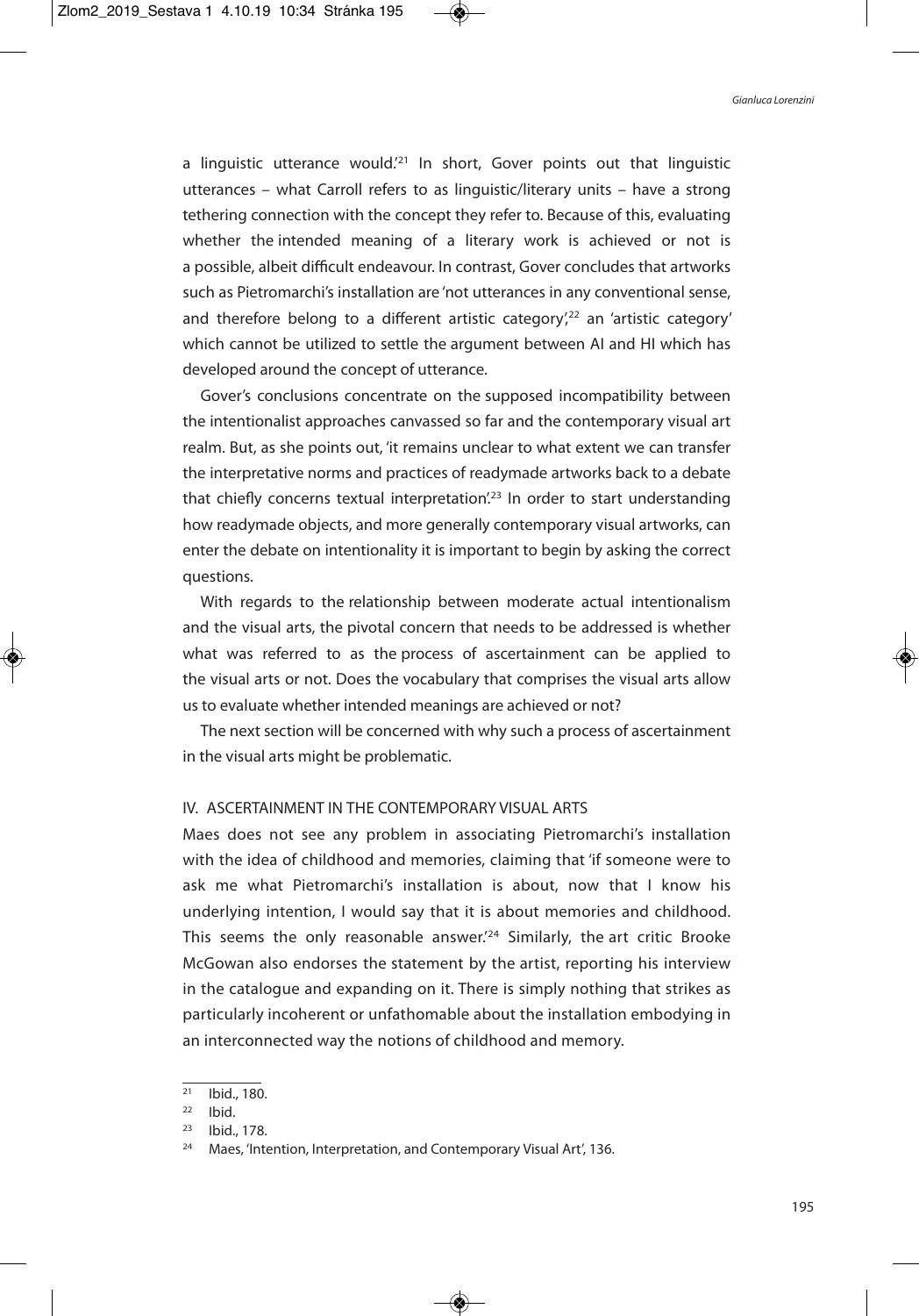Maes rightfully claims that the realm of the contemporary visual arts is not an intuitive panorama to navigate. This is acknowledged also by Arthur Danto, as explained in Maes's paper:

When visiting contemporary art galleries, it frequently happens, says Danto, that 'without the explanation we have no way of knowing what we are looking at'. If artists do not inform the audience about their intentions, the audience is often left puzzled and disoriented. 25

Especially during the 1960s, visual art experienced a moment of creative expansion with regards to its means of expression, resulting in an exponential development of its vocabulary. With groups such as Fluxus, Neo-Dada, or the Conceptual Artists, readymade objects, for one, established themselves as major participants within the visual arts' language. <sup>26</sup> the 1960s witnessed the development of a broad range of new styles, many of which blurred the difference between everyday objects and artworks, <sup>27</sup> making the contemporary artworld very tricky to decipher.

The different movements that came out of that era pushed the boundaries of what requisites were needed in order to fit under the broad definition of visual arts<sup>28</sup> and go to show why the 1960s came to be considered the starting point for the so called 'post-medium' phase in art. <sup>29</sup> One of the results of the post-medium era was a stretching of the semantic possibilities that both the materials and images used or created could embody. While not necessarily a common practice, the idea of associating materials or images with arbitrary meanings, personal to the artists, became a viable option. Pietromarchi's installation, which is comprised of readymade objects which have attached to

<sup>25</sup> Ibid., 133.

<sup>&</sup>lt;sup>26</sup> Readymade objects are just one facet of this expansion and artists quickly realized that the possibilities were far vaster. For example, Judd's minimalist art practice was concerned with the creation of 'Specific Objects': works which were thought to be neither paintings nor sculptures but unique and 'specific' to themselves, while movements such as Land Art worked directly on the artist's physical surroundings. For a more detailed explanation of the impact of 1960s art and the paroxysm of styles it witnessed see Arthur Danto, After the End of Art: Contemporary Art and the Pale of History (Princeton, NJ: Princeton University Press, 1997).

 $27$  For more on the relationship between a work of art and mere object see Arthur Danto, 'The Artworld',Journal of Philosophy 61 (1964): 571–84.

<sup>&</sup>lt;sup>28</sup> What will be referred to in this paper from now on with the broad term of contemporary visual arts are to be considered all the artistic experiences that developed during and as a result of the 1960s revolution: this is to include painting and sculpture but also subgenres such as Performance Art, Body Art, Land Art, and so on.

 $29$  For a more detailed description of the post-medium condition of Art I suggest Rosalind Krauss, A Voyage on the North Sea: Art in the Age of the Post-Medium Condition (London: Thames & Hudson, 2000).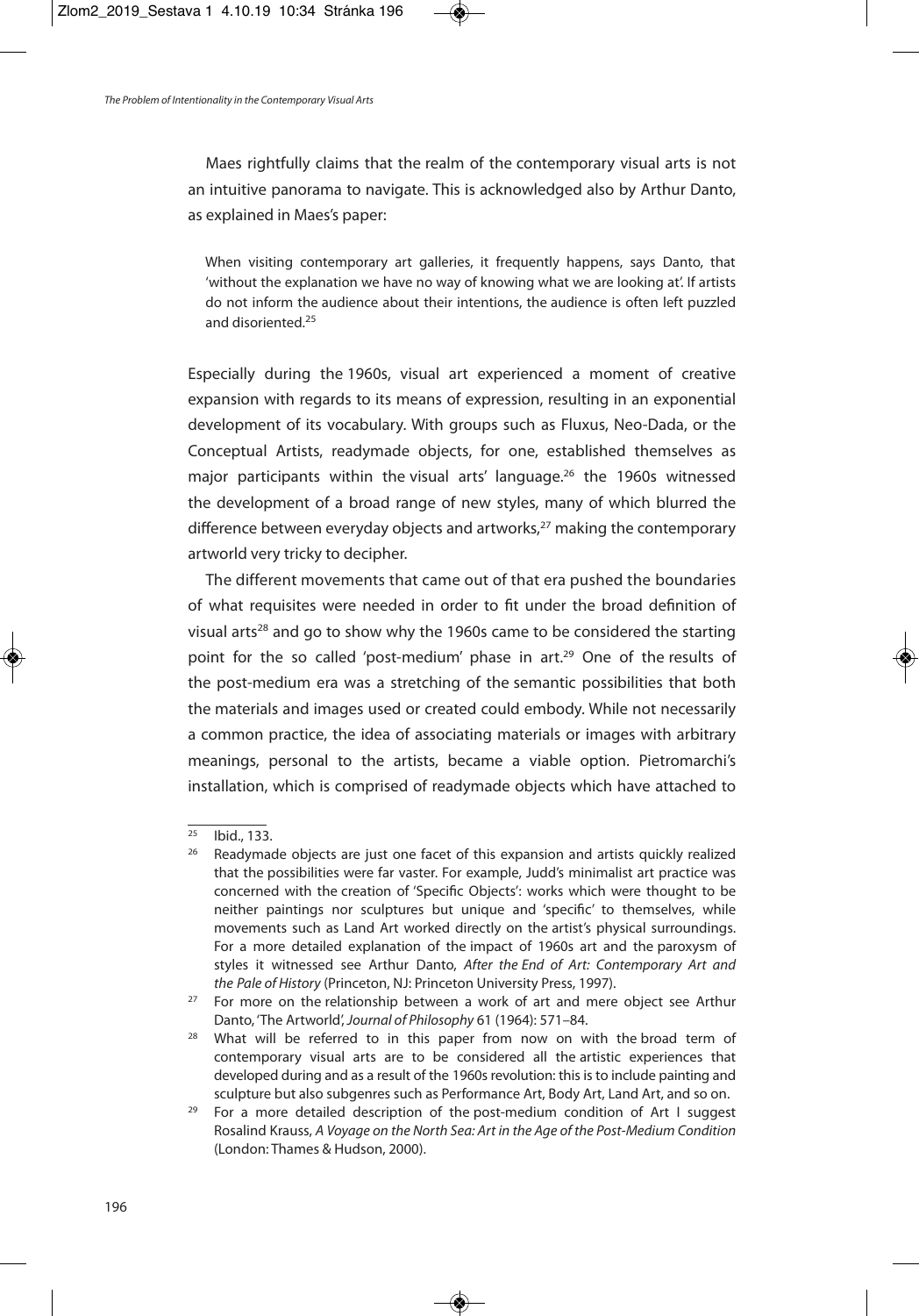them highly personal significances, lives in this tradition, but is surely not the first work of art to embody its meaning in such a way.

Joseph Beuys used fat and felt as a means of accounting to the human condition and the action of healing, while Louise Bourgeois's spider sculptures reconnected the image of the spider to the mother figure. These were not some obscure lines of artistic research: Beuys's felt and Bourgeois's spiders are now some of the most iconic materials and images of the contemporary art scene, and are examples of highly idiosyncratic vocabularies created by the artists themselves. Both these artists are good starting points to explore the notion of failed intentions within the contemporary visual art realm.

Louise Bourgeois is considered one of the most influential artists of the Post-World War II era. Her work is known for being informed by her childhood experiences and for dealing with deeply personal motifs and traumas. This has resulted in her oeuvre, which spans over sixty years, developing reoccurring images: including phalli, spiders, and bulbous forms, all of which present correlated meanings which are far from being intuitive.

One of Bourgeois's most notorious works is entitled The Destruction of the Father. Comprised of several differently sized bulb like forms, made of plaster and latex, the sculpture is placed within a box that opens its'fourth wall' allowing the viewer to look inside; the whole piece is illuminated by a theatrical and menacing red light. The only indication we get about the subject matter of the work is in the title, which is actually thoroughly faithful to the work's intended meaning. The Destruction of the Father is an account of an imagined childhood fantasy the artist had of killing and consequentially devouring her father at the dinner table with her family. Bourgeois gives us the description of what is happening in the piece:

This piece is basically a table, the awful, terrifying family dinner table headed by the father who sits and gloats. And the others, the wife, the children, what can they do? They sit there, in silence. The mother, of course, tries to satisfy the tyrant, her husband. The children are full of exasperation. […] So, in exasperation, we grabbed the man, threw him on the table, dismembered him and proceeded to devour him.<sup>30</sup>

The artist herself reveals the actual intentions concerning the communicative purpose of the work.<sup>31</sup> Similarly to the Pietromarchi installation, it seems like

<sup>&</sup>lt;sup>30</sup> Frances Morris, ed., Louise Bourgeois (London: Tate, 2007), 102.

 $31$  Different intentions can fuel the creation of an artwork: these could be what Levinson defines as categorial intentions (intentions which establish to which specific art form a given work belongs to); or motivational intentions (what are the reasons that lead an artist to create a specific work); or unconscious intentions (intentions unavailable to the artist during the creative process). The focus of this paper concerns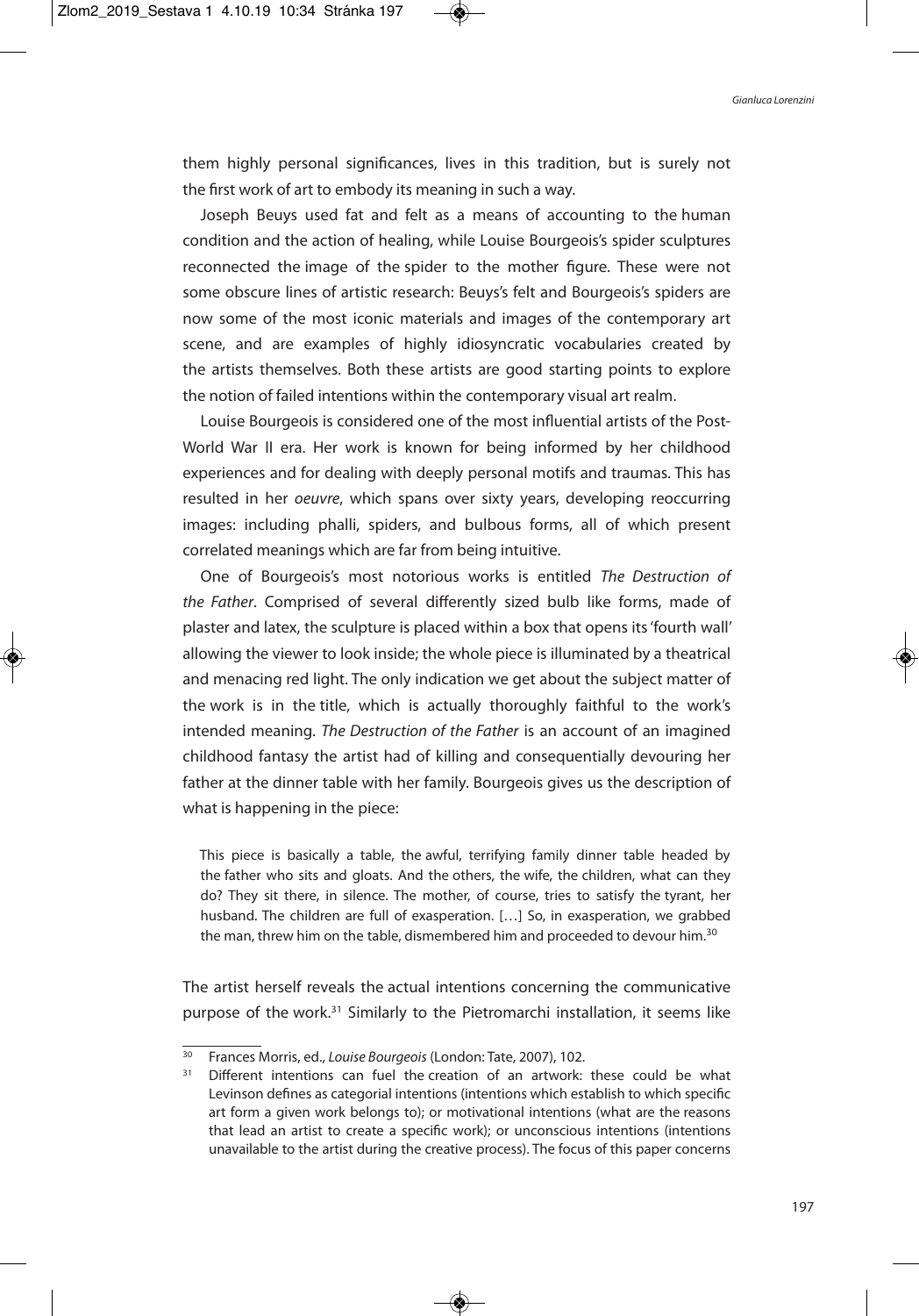a hardly achievable task to recover Bourgeois's intended meaning by simply relating to the formal properties of the work. The title gives us a direction, and in this case a rather clear one, but the question that is being addressed in this instance is whether it is possible to ascertain intended meanings through the physical embodiments of the artworks. As Carroll writes further on in his essay, underscoring AI's attitude towards artistic intentions, 'recall that the modest actual intentionalist is not using this evidence to claim that a text means something that the written text fails to support. He employs the author's intention to fix a meaning to the text that the text could have.<sup>'32</sup>

Could The Destruction of the Father have the meaning that Bourgeois assigns it, to put it in the terms of Carroll's quote? Can it be ascertained whether what Carroll would call the linguistic units – which for clarity we can here call 'visual units' – endorse the intended meaning of the artwork?

Surely, if a viewer were aware of Bourgeois's tumultuous relationship with her father, of how the plaster bulb forms were usually associated with living beings, and of her constant research through her art of coming to terms with childhood traumas, The Destruction of the Father would probably become more intuitive. But it would become more intuitive on the basis of her own experience and artistic language. The question we are really dealing with, when trying to apply AI to a work like The Destruction of the Father is: if an artist is creating her own bespoke visual vocabulary, does it make sense to marshal whether this vocabulary is arguing in favour of its intended meaning?

One might argue that in Bourgeois's case the visual units are not readymade objects, like in Pietromarchi's installation. Bourgeois's bulb-like plaster figures, not being readymade objects, and consequentially not having any kind of preconceived meanings attached to them, find an easier time in being endowed with new metaphorical significance.

Contrarily, Pietromarchi's light bulbs, in lieu of the very fact of being light bulbs, already create a more grounded semantic tethering towards a pool of commonly shared ideas or concepts: a viewer could associate the lightbulb with the act of thinking, illumination, hope, and so forth. Could this possibly

actual intentions serving the communicative purposes of the artwork: the intended meanings. For this reason, unless the 'extra-communicative' categories of intentions, such as the ones just mentioned, actively and intentionally participate in the construction of intended meanings of a given work, they fall out of the area the paper is discussing. Similarly, attempting to recover possible psychological meanings, consciously unavailable to the artist, would undermine the purpose of attempting to understand the working of *actual* intentions within the visual arts: for this reason, I will not be taking unconscious intentions into account either.

<sup>&</sup>lt;sup>32</sup> Carroll, 'Interpretation and Intention', 202.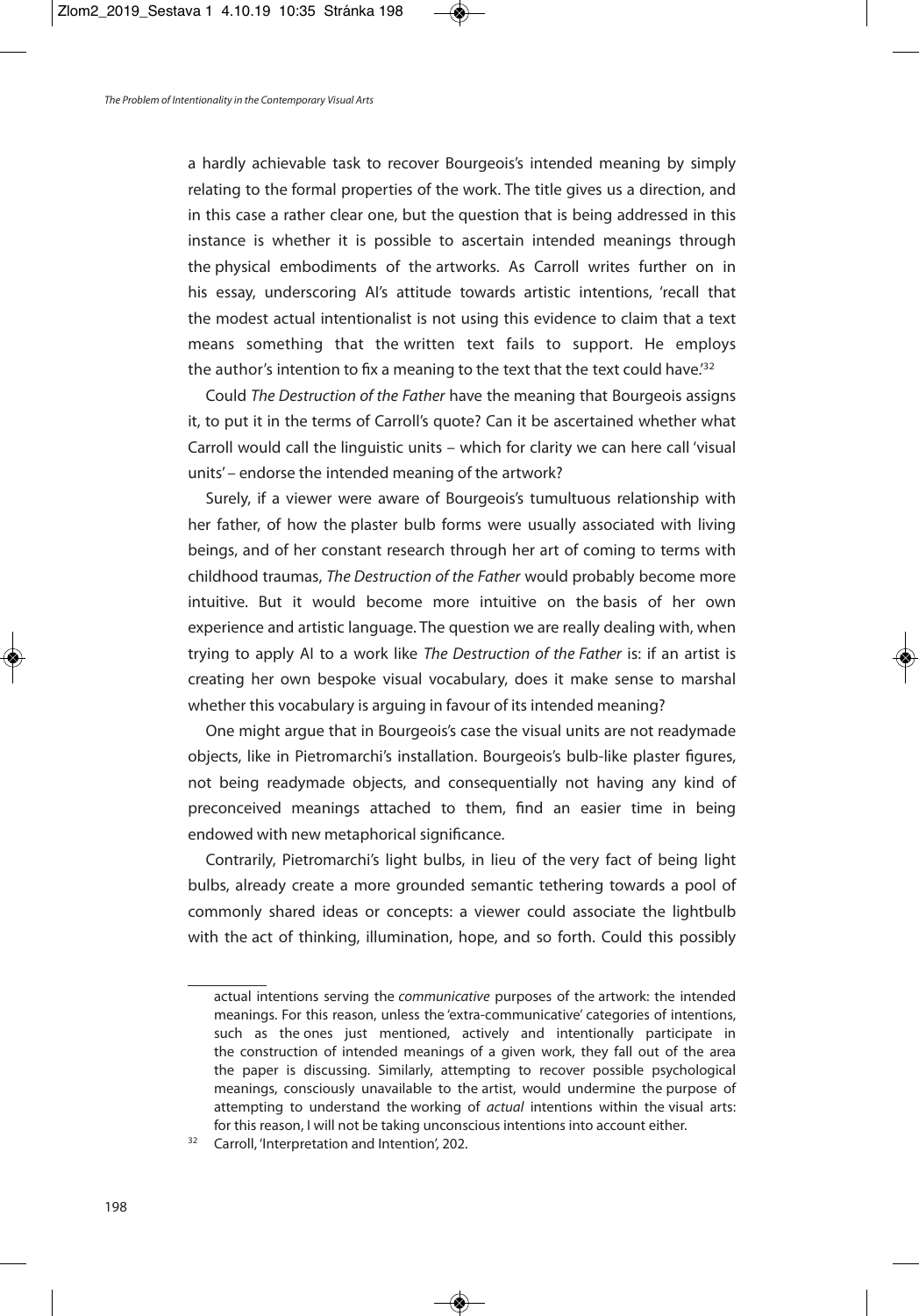make it more realistic to evaluate whether the installation fails or succeeds to argue in favour of its artistic intended meaning?

The problem with such a line of argument is that if we scout the panorama of the contemporary visual arts, it is easy to come across artists who have used readymade objects to create their own bespoke web of significances. Joseph Beuys, another influential artist of the Post-World War II era, has gone so far as to make up a story to bestow upon given materials new symbolic meaning.

In 1964 Beuys published his fictitious autobiography entitled Life Course / Work Course. Within this text, Beuys explores his own development as an artist. One of the most famous passages involves an enigmatic account of his plane crash in the Soviet Union, after which he was found and nurtured by Tatar people, who proceeded in wrapping him in fat and felt, saving his life. This made-up story serves as a key through which one can read the reoccurring use of fat and felt in his art practice, usually seen as materials imbued with life and healing power.

The question remains, can the AI interpreter ascertain the correctness of the 'visual units' that compose the vocabulary of Beuys's oeuvre? Do fat and felt serve their communicative purpose if Beuys himself regulates how they should be read in the first place?

The question could be asked: when we come to understand Beuys's rescue by the Tatar people as fictitious, does the endowment he made to fat and felt collapse? Had the necessity to create a made-up story been the only means the artist had to bestow upon fat and felt their new symbolic meaning? Possibly yes; but this hardly seems to be the case. Rather, Beuys is working within a visual language that allows him to make such an association. His narrative invention concerning how fat and felt become stand-ins for healing is inventive, theatrical, and mystical but by no means necessary for the materials to acquire their new metaphoric meaning.

The idea of imbuing a given image with a deeper layer of meaning is nothing new in the visual art form. Still lifes, skulls, and doves, for example, all participated in creating a very precise and nuanced pictorial grammar in Renaissance Art. These images when painted did not argue strictly in favour of themselves; they were rather a means through which nobler and morally virtuous concepts could be conveyed.

In his 1969 essay 'Art after Philosophy', the conceptual artist Joseph Kosuth, while discussing the condition of contemporary art, states that the fact that 'the language forms that the artist frames his propositions in are often "private" codes or languages is an inevitable outcome of art's freedom from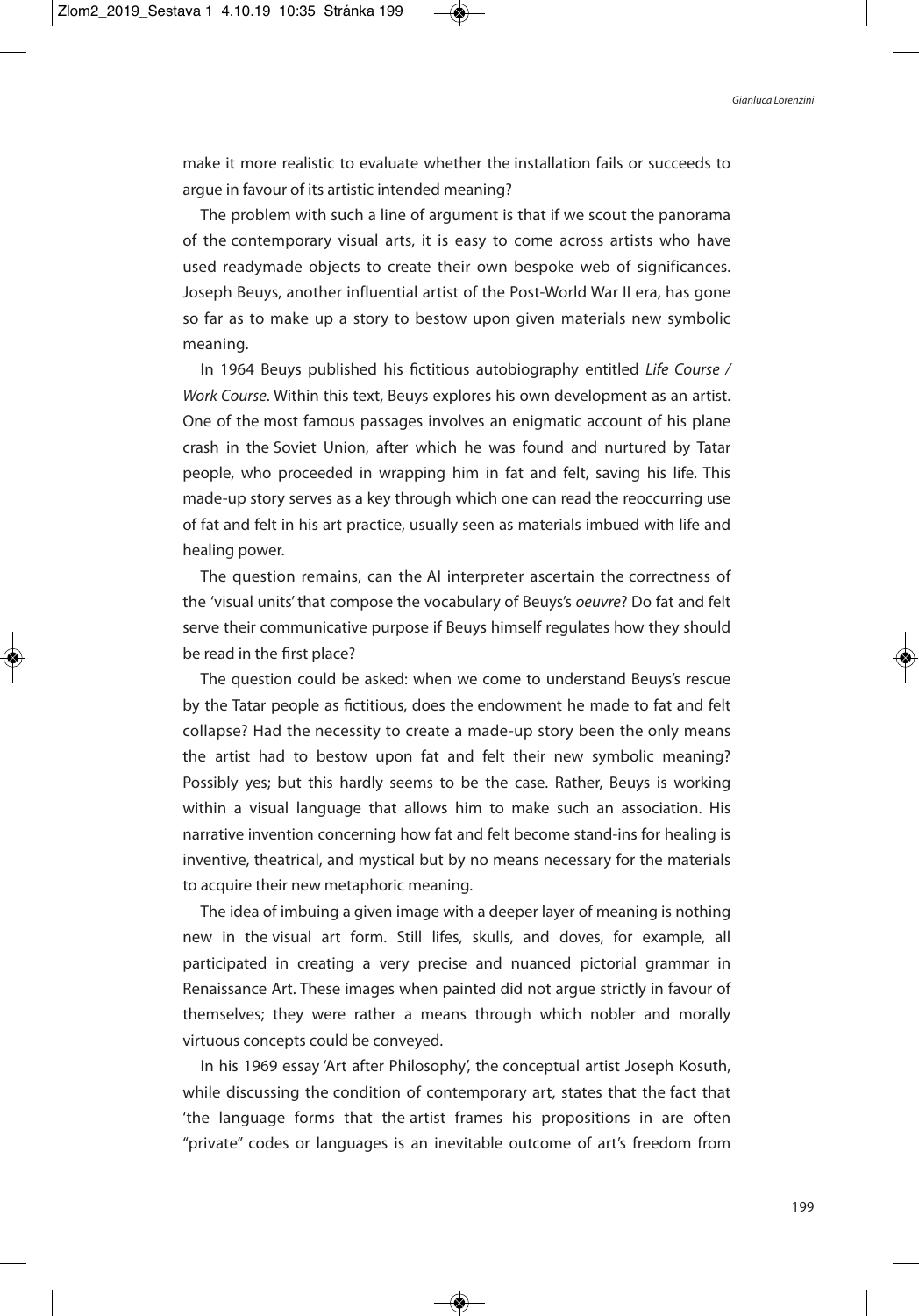morphological constrictions'. <sup>33</sup> The 'freedom from morphological constrictions' that Kosuth addresses reconnects to the post-medium era that the visual arts entered in the 1960s. The concept of artistic medium allows, amongst other things, to encrypt and secure the modes of communication – what Kosuth would describe as a 'morphology' – within the medium itself. The contemporary visual arts, in completely exiting the need to pertain to a specific artistic medium (painting, sculpture, drawing, and so on) and entering this postmedium phase, allowed artists to explore materials, objects, and practices which were, and arguably still are, de-regulated in terms of the meanings they can articulate.

Artists such as Beuys, Bourgeois, and (as also Gover suggests) possibly Pietromarchi are working within this spirit: giving objects or materials highly idiosyncratic metaphorical connections to other meanings, and they are doing so because the visual art realm has entered a state where it is free from 'morphological constrictions', a post-medium era. These artists are not working within a system of symbols or allegories that are regulated and codified. Rather than dipping in a shared pool of symbolic knowledge, as Renaissance iconography did, they are inventing one ex novo which satisfies their own needs, sensibilities, and experiences.

Going back to Pietromarchi's statement on his work:

Pietromarchi's creations will last over a century, because of both the exceptional thickness of the filament and the low wattage used… 'It is about childhood' he states, pronouncing that the tracing and curling lines of the glowing filaments evoke for the artist'a memory that stays with you longer.<sup>34</sup>

Can we ascertain whether the association between the longer life of the light bulbs he installed and the longer lifespan that childhood memories have compared to other memories, is achieved or not? To say it as Carroll, is Pietromarchi fixing 'a meaning to the text that the text could have'? Gover seems unconvinced by the description given by Pietromarchi on his own work, finding the sculptor's pronouncements 'nonsensical', 'underdeveloped', and 'unconvincing'.<sup>35</sup> Nevertheless, if Pietromarchi's sculpture inhabits the same world as Bourgeois's and Beuys's works, it would appear tricky, to say the least, trying to explain why the intentions behind, for example, The Destruction of the Father are realised – as the impact the work has had appears to

<sup>33</sup> Joseph Kosuth, 'Art after Philosophy,' in Art after Philosophy and After: Collected Writings, 1966–1990, ed. Gabriele Guercio (Cambridge, MA: MIT Press, 1993), 20.

<sup>&</sup>lt;sup>34</sup> Maes, 'Intention, Interpretation, and Contemporary Visual Art', 131.

<sup>&</sup>lt;sup>35</sup> Gover, 'What Is Humpty-Dumptyism in Contemporary Visual Art?', 175.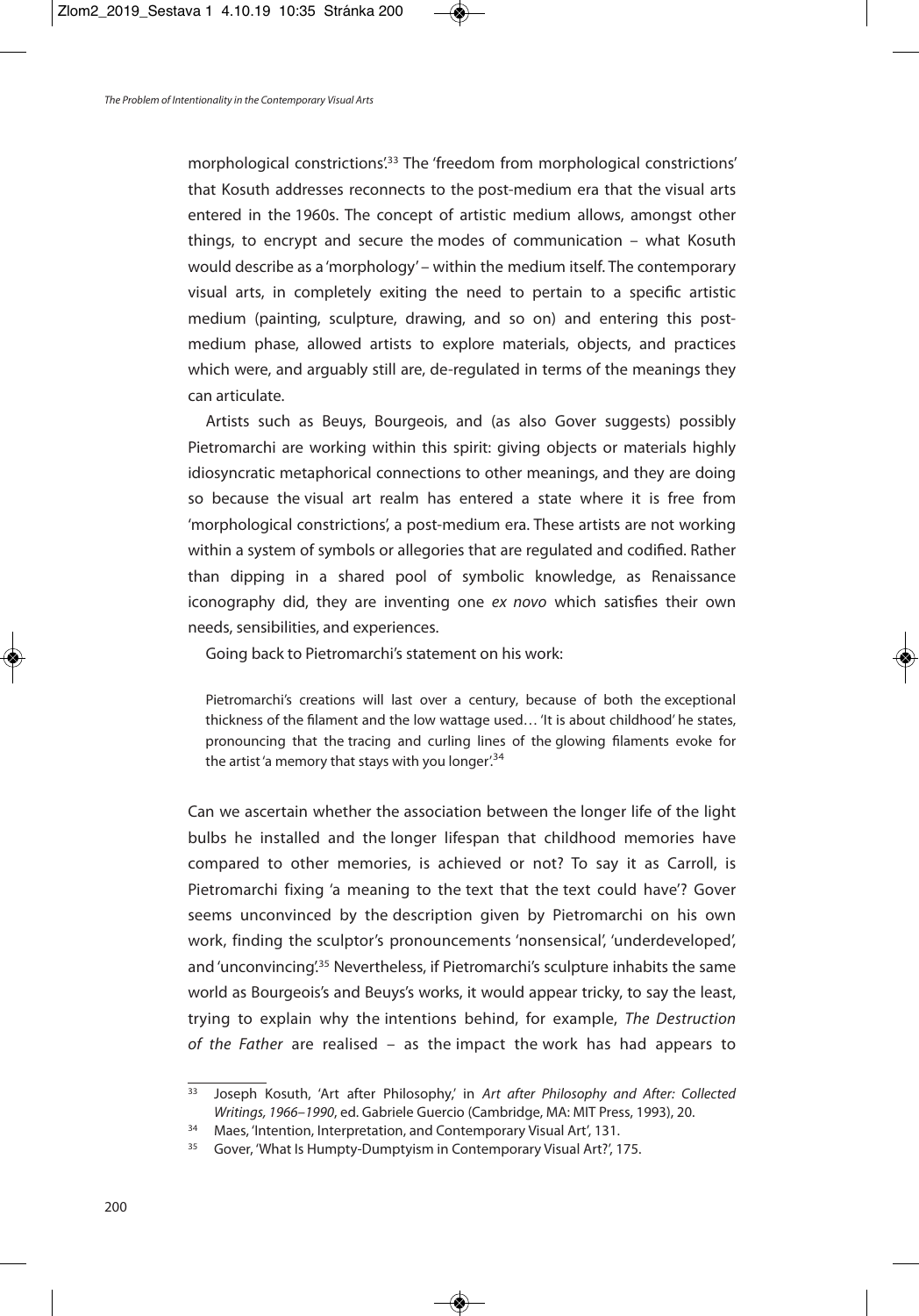confirm – while Pietromarchi's pronouncements on his untitled piece are 'nonsensical'. 36

Pietromarchi's chain of semantic association is extremely idiosyncratic, obscure, and verging on the convoluted, but talking about it in terms of being achieved or not does not appear a profitable option. Evaluating whether an intended meaning is realised or not threatens to devolve into a vicious circle with certain works that form a part of the contemporary art panorama. If the contemporary visual arts''morphology' has been freed and does not have any constrictions, how can one evaluate whether it is being employed correctly?

The question of whether an artist can fail to realise her intentions, at least in terms of the meaning the artwork is articulating, falls flat. With certain contemporary visual artworks, whether artistic intentions are realised or not becomes a query that, realistically, can only be answered by the artists themselves rather than by interpreters.<sup>37</sup>

Asking whether intentions comply to the 'conventions of language' functions insofar as the 'language' used presents an anchoring to a grammar and syntax, together with a shared pool of concepts and means of utilising them – as 'language' does for literature. If artists such as Bourgeois, Beuys, and Pietromarchi are creating their own vocabulary, the idea of utilising the conventions of language – which in this instance we can call 'visual language' – to ascertain whether intentions are realised or not becomes a futile endeavour.

This does not entail that every visual contemporary artwork presents formal properties which make intended meanings virtually impossible to intuit without artistic pronouncements. Tracey Emin's installation My Bed is an account of the degree of confusion, disorientation, and decay the artist's life had built up to:

In 1998 I had a complete, absolute breakdown and I spent four days in bed. I was asleep and semi-unconscious. When I eventually did get out of bed, I had some water, went back, looked at the bedroom and couldn't believe what I could see. This absolute mess and decay of my life. And then I saw the bed out of that context of this tiny, tiny

 $36$  Gover opens up this problem in the very last paragraph of her essay but does not expand on it as it is not the main concern of her paper.

<sup>&</sup>lt;sup>37</sup> Claiming that the standards of success in realising intentions in certain artworks can only be evaluated by the artists themselves does not equate to saying that every artwork belonging to such a category is necessarily 'successful' in broader terms. By acknowledging that Pietromarchi's installation is in fact about childhood, one is not making any real considerations on the merit of the work nor is she encountering it in a deeply critical manner.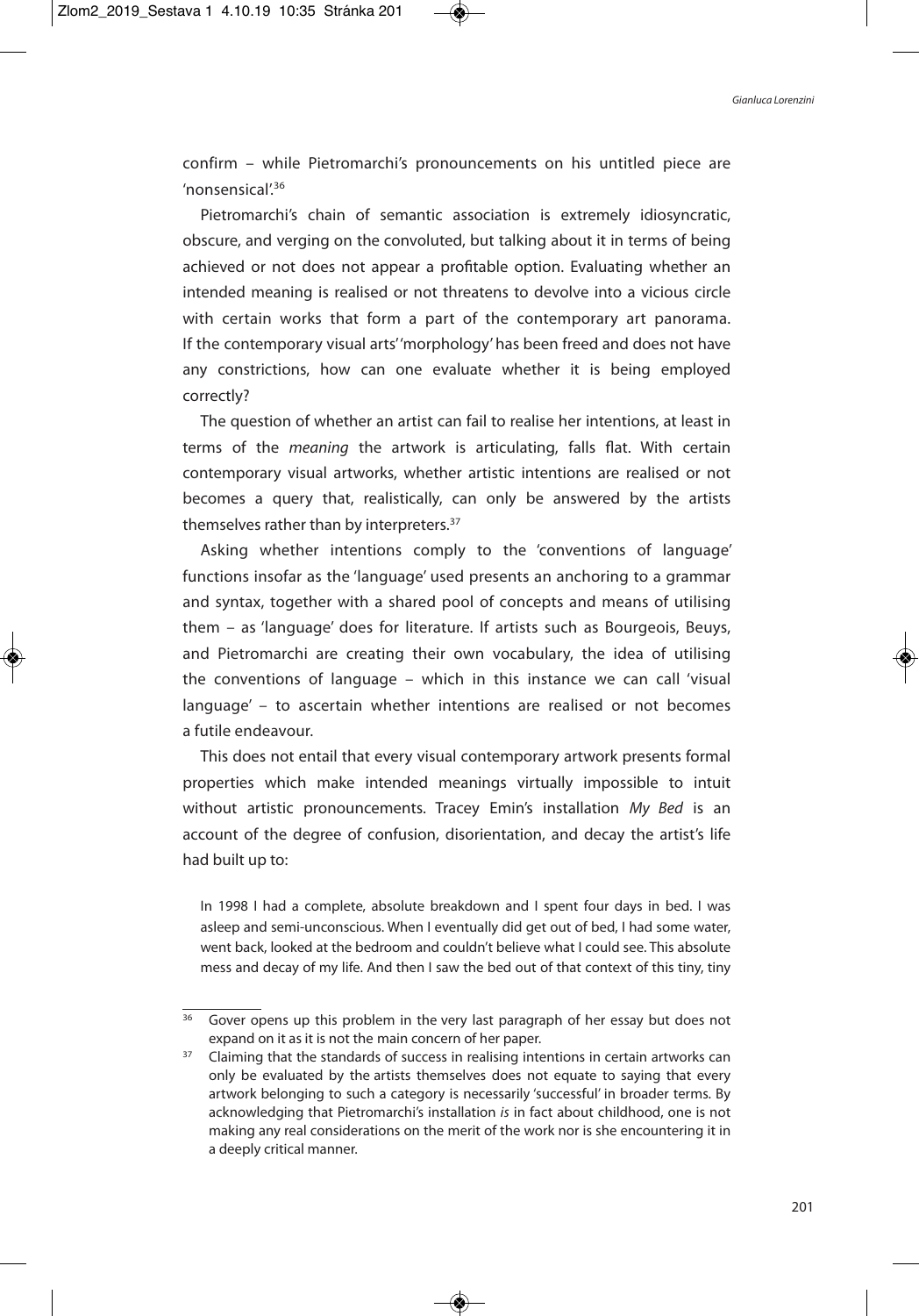bedroom and I saw it in this big white space. I realised that I had to move the bed and everything into the gallery space.<sup>38</sup>

The installation which is a reproduction of the state of her bed when she came to this realisation, embodies perfectly this feeling; it argues clearly and selfevidently in favour of its intended meaning.

Another example is Martin Creed's installation titled Work No. 26030 – UNDERSTANDING. This piece can be found on the banks of the East River in Brooklyn. Inspired by a very personal moment the artist had with his stepdaughter, the word-installation is a revolving red and white neon sign which spells outs the word 'UNDERSTANDING'. Contrarily to many of the artist's works, there is no spoof, irony, or sense of playfulness in this piece. Understanding – in its theatrical but equally graceful layout – is arguing exactly in favour of the word it spells out. As Creed states: 'It has to do with trying to communicate, like with my step-daughter originally. But now for me it's also to do with the state of the world, these stupid wars, and the fact that it obviously all comes down to understanding.'<sup>39</sup>

To go back to the initial question: would it make sense to evaluate whether visual artworks ascertain their intended meanings, de facto allowing them to be interpreted with an AI approach? As just seen, certain contemporary artworks thrive on how viscerally connected intended meanings are with their physical embodiments. Degradation, confusion, and decay are clearly embodied in Emin's My Bed. The same could be said about Creed's work: Work No. 26030 – UNDERSTANDING argues exactly in favour of the word it is spelling out; the piece presents none of the ironic agenda or ambiguous weight which usually infuses Creed's works.

Through the interviews previously quoted, the moderate actual intentionalist could recover the actual intentions behind both works, but more importantly she could ascertain that said intended meanings conform clearly with both works' physical embodiments. AI, in short, could be adopted as a strategy to interpret Creed's and Emin's works.

But informed viewers must be aware that the contemporary visual arts also grant artists the opportunity of creating highly personalised visual vocabularies, where actual intentions would not be recoverable through the mere

<sup>&</sup>lt;sup>38</sup> Tracey Emin, 'Tracey Emin – My Bed | TateShots', YouTube video, 3:01, posted by 'Tate', 2 April 2015, https://www.youtube.com/watch?v=uv04ewpiqSc.

<sup>&</sup>lt;sup>39</sup> Martin Creed, 'Martin Creed, Poet of the Everyday | Brilliant Ideas Ep. 36', YouTube video, 24:15, posted by 'Bloomberg', 12 September 2016, https://www.youtube.com /watch?v=aG41M6lYNRM&t=267s.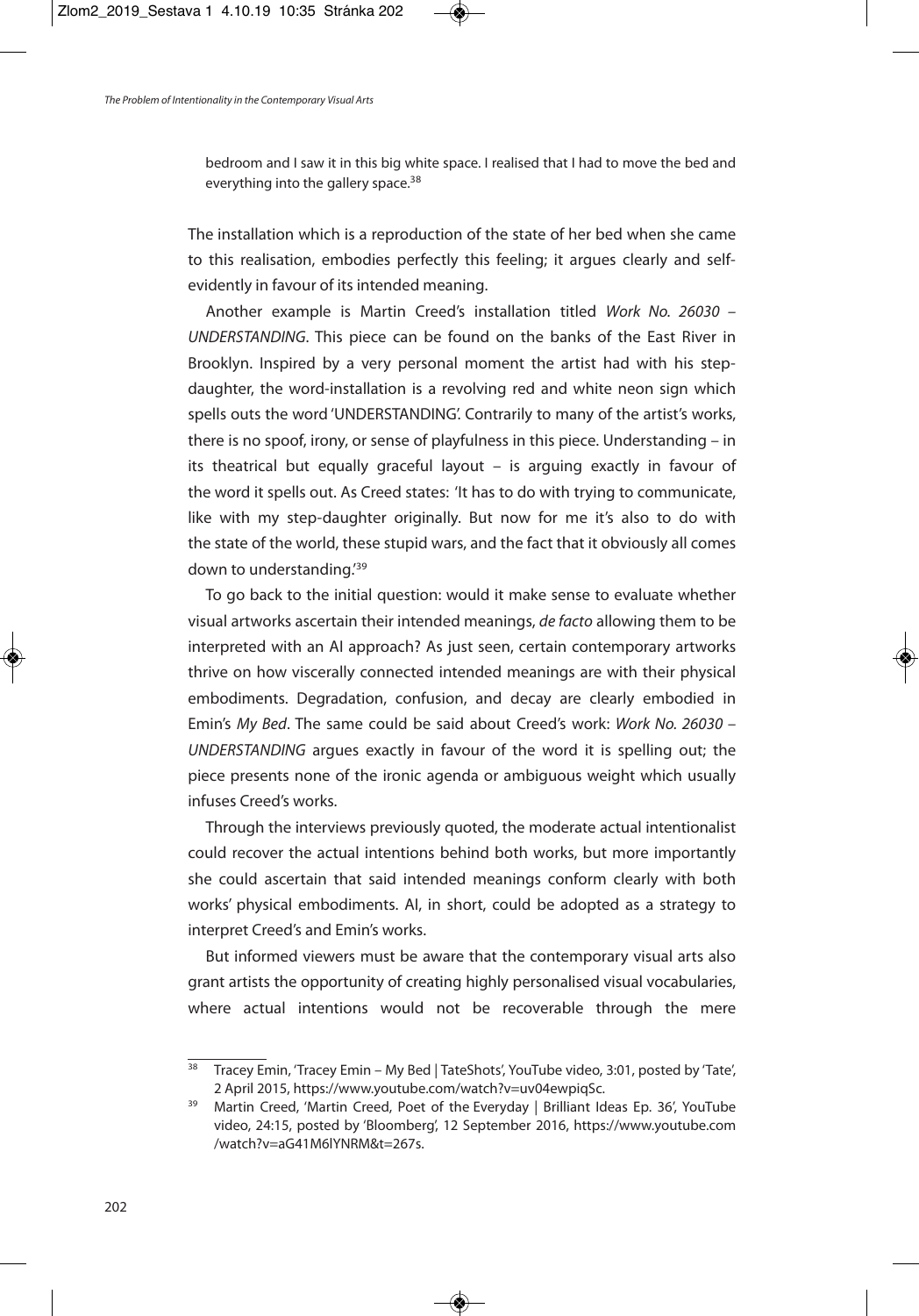engagements of the formal traits of the artworks. Ascertainment of intended meaning, which is a requisite for AI to be adopted as a strategy, really cannot be employed with such works.

If an artwork is working in accordance to a morphology which is created by the artist herself, as contemporary artworks have the possibility to do, does it make sense to put it on the stand and evaluate whether its visual units are arguing in favour of its intended meaning? The question of ascertainment of intentions loses part of its grip once it enters the contemporary visual arts realm.

Different supporters of moderate actual intentionalism, in different ways, are all concerned with the idea that the work must back up its intended meaning: as Creed and Emin's do. The means through which this safeguard mechanism engenders itself may vary – Iseminger's compatibility view, Livingston's mesh theory, Carroll's account to literary unit – but its general concern is always the same.

AI separates itself from EI insofar as it grants itself the privilege of ascertaining whether a given artistic object, in its constitutive/visual units, successfully embodies the supposed intended meaning. This mechanism can work insofar as there is a shared framework within which artists and interpreters are operating: in the case of literature this framework is literary language.

Within the contemporary visual arts' panorama, there are works which create their own language and morphology: their own frameworks through which they can be understood. Bourgeois, Beuys, and Pietromarchi offer examples of this 'category' of works and AI, which allows only actual intentions which can be ascertained, cannot accommodate them.

The viewer interested in taking actual intentions into account, with works such as The Destruction of the Father or Pietromarchi's Untitled piece, will hence need to adopt an interpretative posture which subscribes to EI rather than AI. Extreme intentionalism (EI), an approach which, as mentioned, draws much antipathy within literary theory and analytic philosophy, finds new life and scope within the contemporary visual arts, becoming the only means through which actual intentions can be integrated in the interpretative process.

In certain cases, when speaking the visual language, it can become virtually impossible for an interpreter to evaluate whether an object fails or succeeds to realise its intended meaning – a process that underpins and to an extent defines AI as theorized so far. When such cases present themselves, as in Pietromarchi's case, AI's purpose to exist disappears in the first place.

Maes, when using Pietromarchi's sculpture as a test case is therefore arguing in favour of EI, simply for the fact that AI collapses into it. Pietromarchi's work is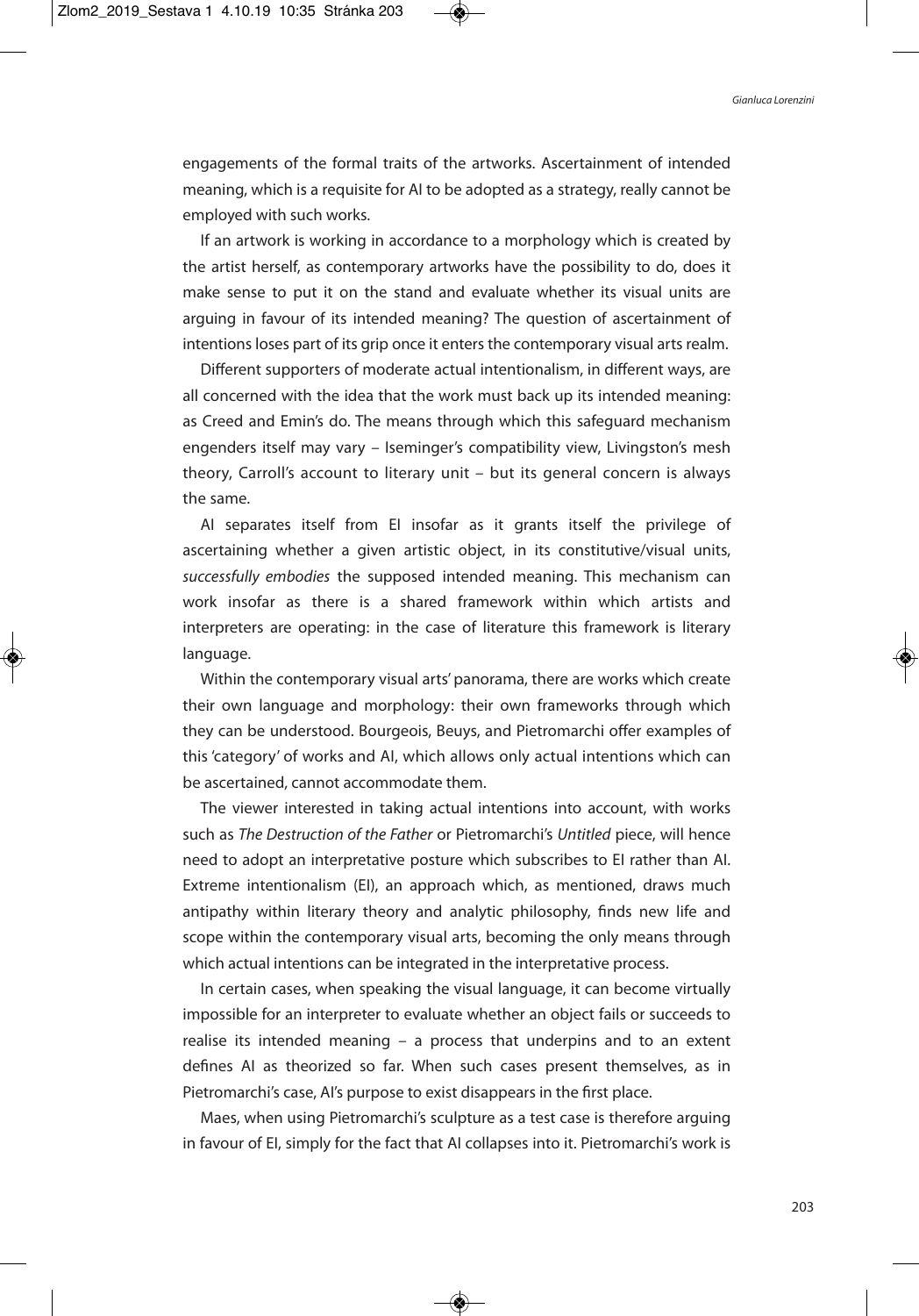communicating through a framework that is virtually unascertainable, consequentially making itself unavailable to being interpreted through an AI strategy which is underpinned by that same ascertainment process.

While AI can be adopted as an interpretative strategy with some works of contemporary art (Creed's and Emin's), it cannot accommodate others (Bourgeois's and Pietromarchi's). The explanation for this state of things, as I have tried to demonstrate, lies behind the very nature of the visual language. Being freed from 'morphological constrictions', as Kosuth puts it, and working within the post-medium era, artists are granted the opportunity to, as it were, create their own visual vocabulary and grammar in each of their works. When an artwork communicates its meaning through a self-regulated language – as for example by reconnecting lightbulbs to childhood memories – strategies such as AI are drained of purpose and inevitably stretch into EI.

Moderate actual intentionalism holds a valuable place as an approach in literature, but is partially undermined the moment it enters, or tries to enter, the realm of the contemporary visual arts. Works such as Pietromarchi's and Bourgeois's showcase the extent to which the visual language can articulate itself: an extent so broad that AI cannot encompass it in its entirety. From this standpoint, perhaps, extreme intentionalism in the visual arts is not as ill-advised as it may appear to be in literary form.

## V. CONCLUSIONS

This paper has discussed how certain frameworks which comprise the vast field of intentionality in interpretation require adjustments if they are to be applied to the realm of contemporary visual art. Moving from Maes's paper, it has shown how moderate actual intentionalism, a highly respected interpretative approach in literary theory, can collapse into extreme intentionalism when entering the contemporary visual arts realm.

Maes's paper and Gover's response represent two of the few attempts which deal exclusively with intentionality and the visual arts. All the implications and sometimes inner incongruities that the two papers present must be read not as failures on the authors' part, but rather as the result of having hardly any theory built around how intentionality behaves in this (post-)medium.

The possibility for artists to create a personal vocabulary which grants access to the reading of their art, together with the possibility of having artworks which engage almost exclusively with ideas and concepts, put contemporary visual art objects in a unique position with regard to their relationship with artistic intentions. Because of this development it is essential that current theoretical work on intentionality, if applied to the contemporary